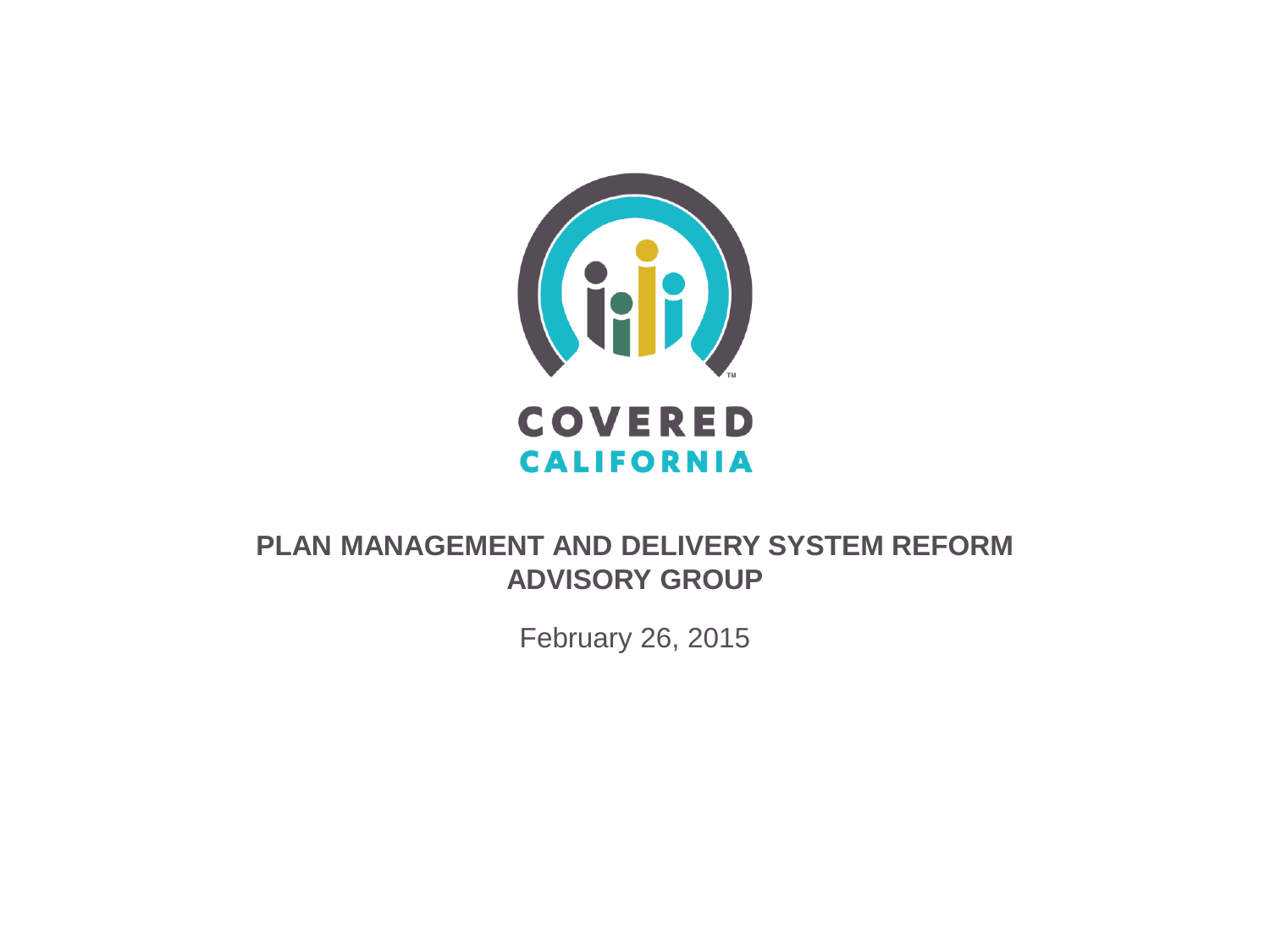

**AGENDA Plan Management and Delivery System Reform Advisory Group Meeting and Webinar Thursday, February 26, 2015, 10:00 a.m. to 12:15 p.m.**

**Berryessa Conference Room Covered California 1601 Exposition Boulevard, Sacramento, CA 95815**

|     | <b>February Agenda Items</b>                                       | <b>Suggested Time</b>     |
|-----|--------------------------------------------------------------------|---------------------------|
| Ι.  | <b>Welcome and Agenda Review</b>                                   | $10:00 - 10:05$ (5 min.)  |
| П.  | <b>Advisory Group 2015 Membership</b>                              | $10:05 - 10:25$ (20 min.) |
| Ш.  | <b>Update to Certification Timeline</b>                            | $10:25 - 10:35$ (10 min.) |
| IV. | <b>Special Enrollment Population</b>                               | $10:35 - 11:15$ (40 min.) |
| V.  | <b>Specialty Drug Work Group Update</b>                            | $11:15 - 11:45$ (30 min)  |
| VI. | <b>Consumer Education: Cost Sharing Reduction (CSR) Population</b> | $11:45 - 12:00$ (15 min)  |
|     | <b>VII.</b> Wrap-Up and Next Steps                                 | $12:00 - 12:15$ (15 min.) |

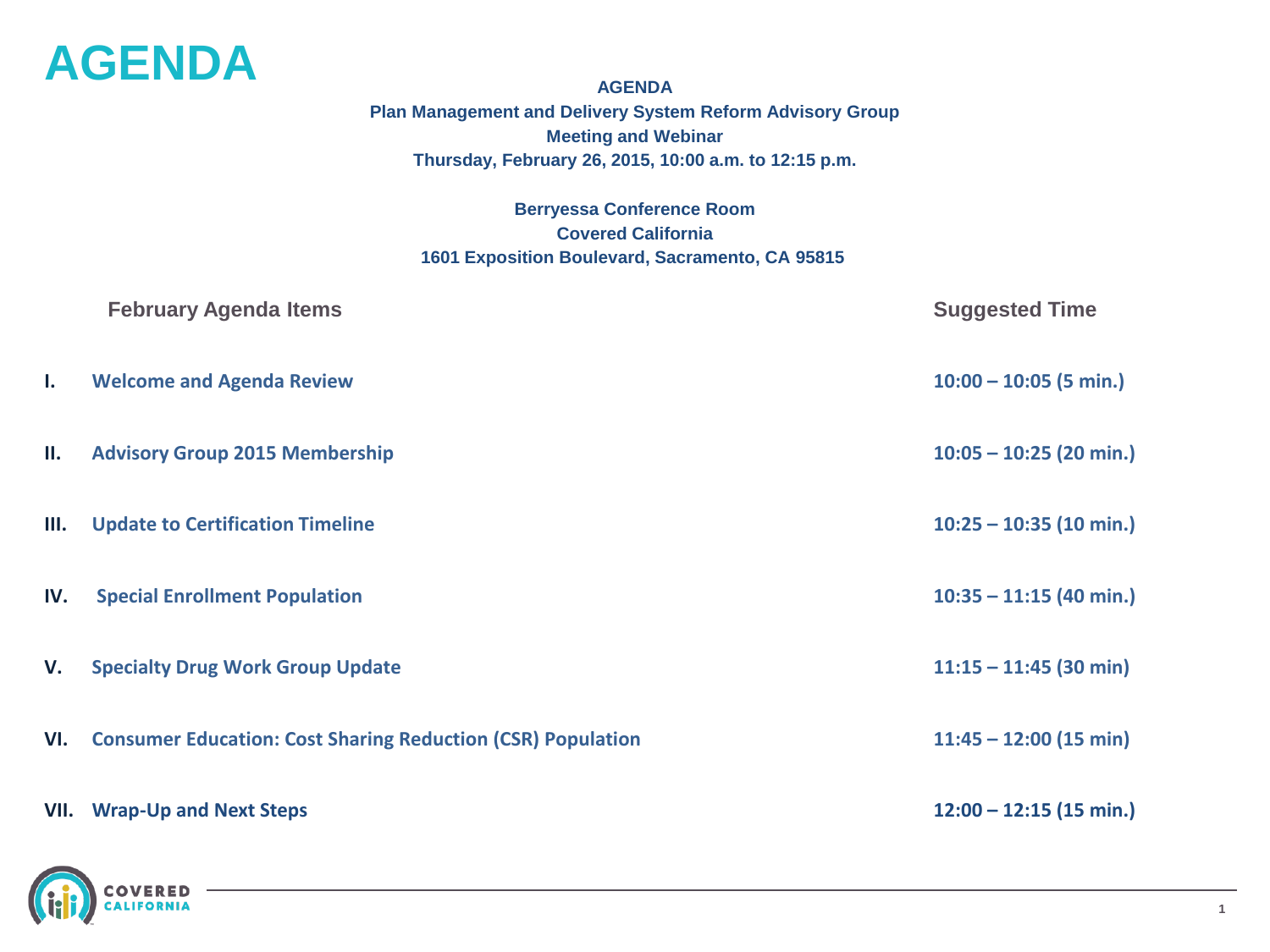## **ADVISORY GROUP MEMBERSHIP**

### RACHEL YOUNG COVERED CALIFORNIA PLAN MANAGEMENT DIVISION

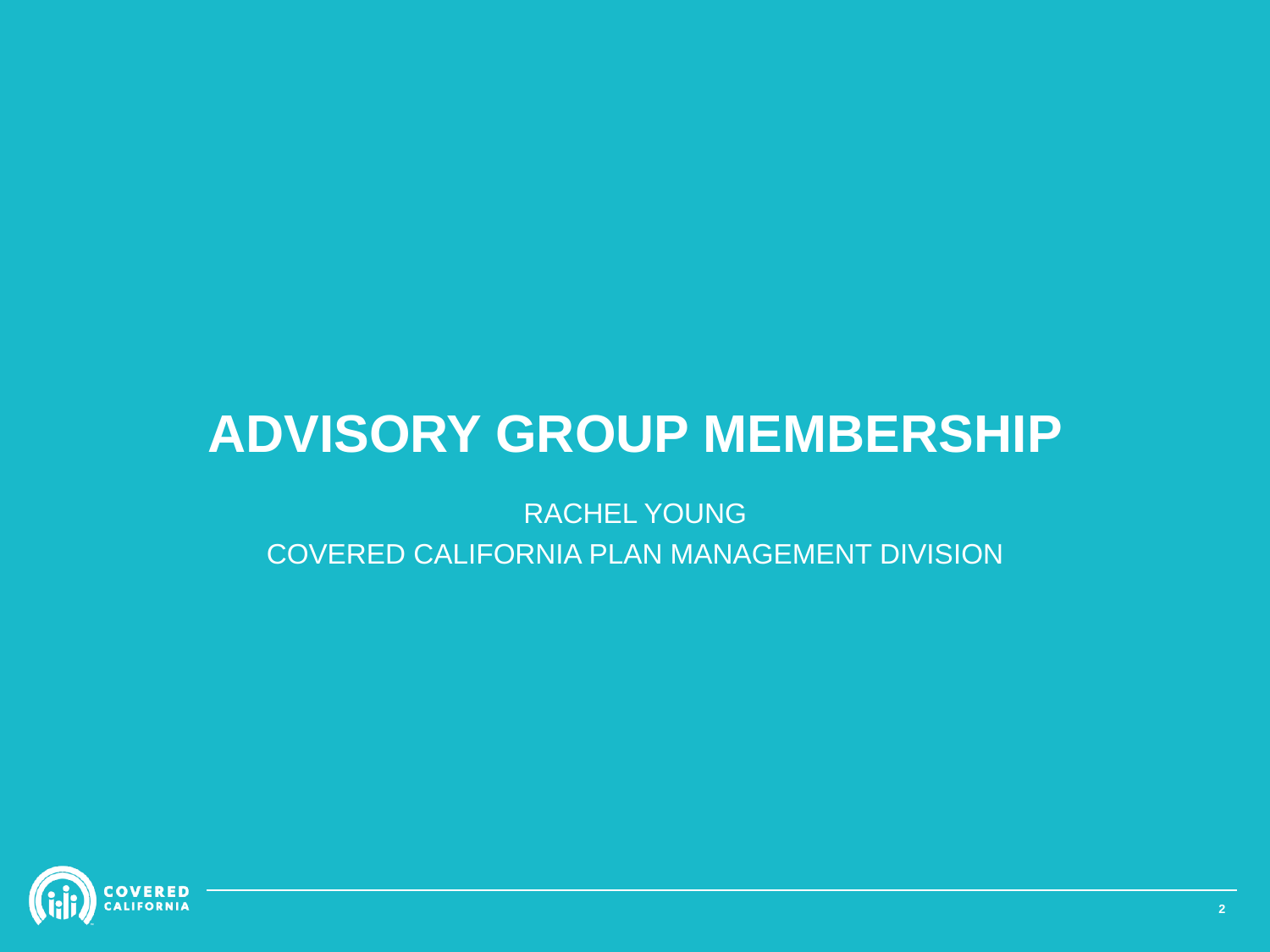### **Advisory Group Membership**

*Many thanks to all who applied! We appreciate the contributions of all our members and participants. Your input is crucial to successful development of the Exchange.* 

**Brent Barnhart - Chair** Former Director Department of Managed Health Care

**Richard S. Baker, M.D.** Department Chair and Professor Charles R. Drew University UCLA David Geffen School of Medicine

**Doreen Bradshaw** Executive Director Health Alliance of Northern California

**Anne Donnelly** President Project Inform

**Jerry Fleming** Senior Vice President Kaiser Permanente

**Jen Flory** Senior Health Attorney Western Center on Law & Poverty

**Kathleen Hamilton** Director, Government Affairs The Children's Partnership

**Colin Havert** Vice President and General Manager Anthem Blue Cross

**Amber Kemp** Vice President, Health Care Coverage California Hospital Association

**Ian Lewis** Research Director Unite Here, Local 2

**James Mullen** Manager, Public & Government Affairs Delta Dental of California

**Timothy Nekuza** Exchange Implementation Manager Dental Health Services

**Lynn Quincy** Senior Policy Analyst Consumers Union

**Cary Sanders Director** Policy Analysis & Having Our Say Coalition California Pan-Ethnic Health Network

**Valerie Yv. Woolsey** Director, Health Care Reform Strategy BAART Programs

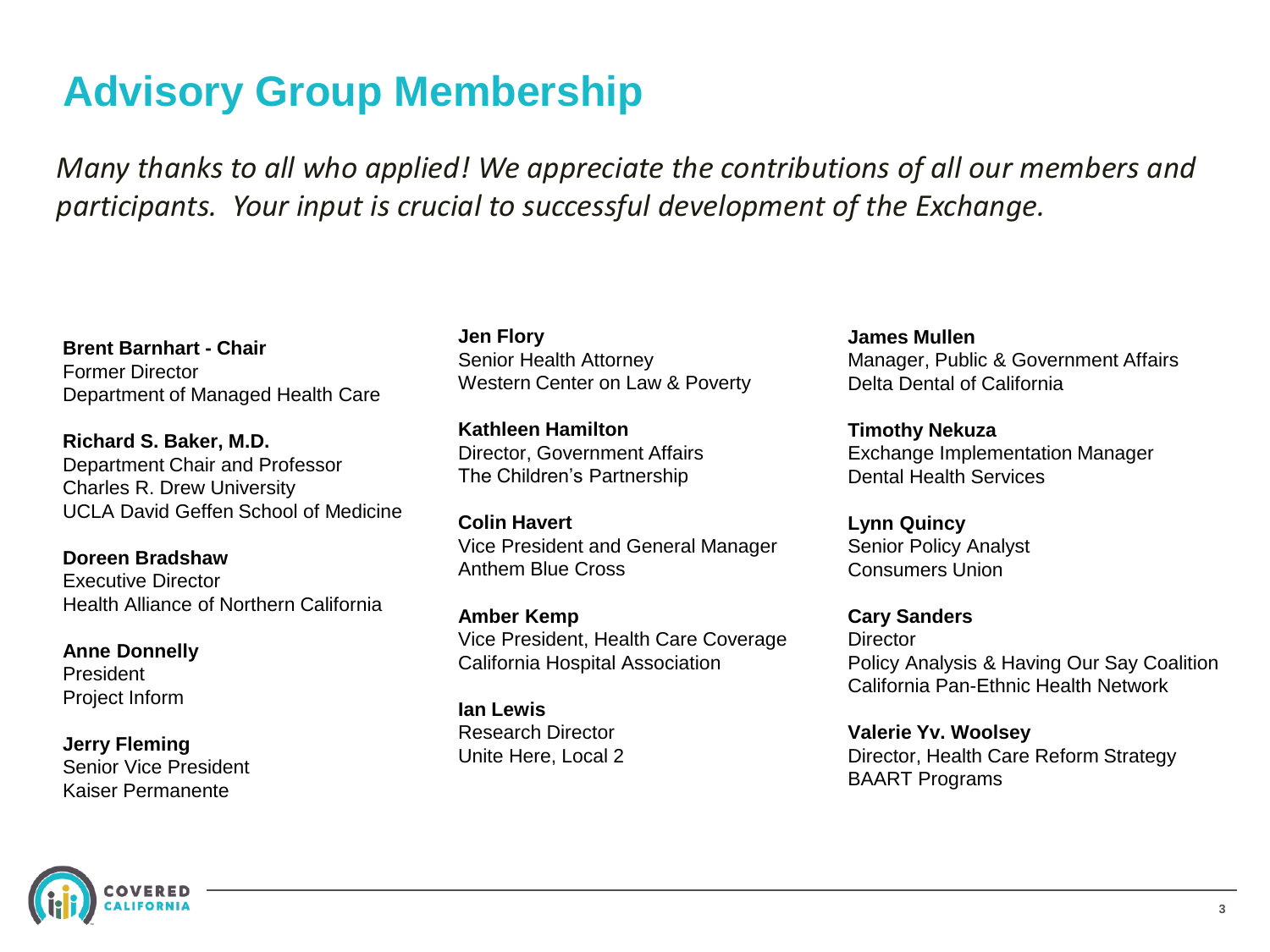### **2016 CERTIFICATION AND RECERTIFICATION TIMELINE**

#### TAYLOR PRIESTLEY COVERED CALIFORNIA PLAN MANAGEMENT DIVISION

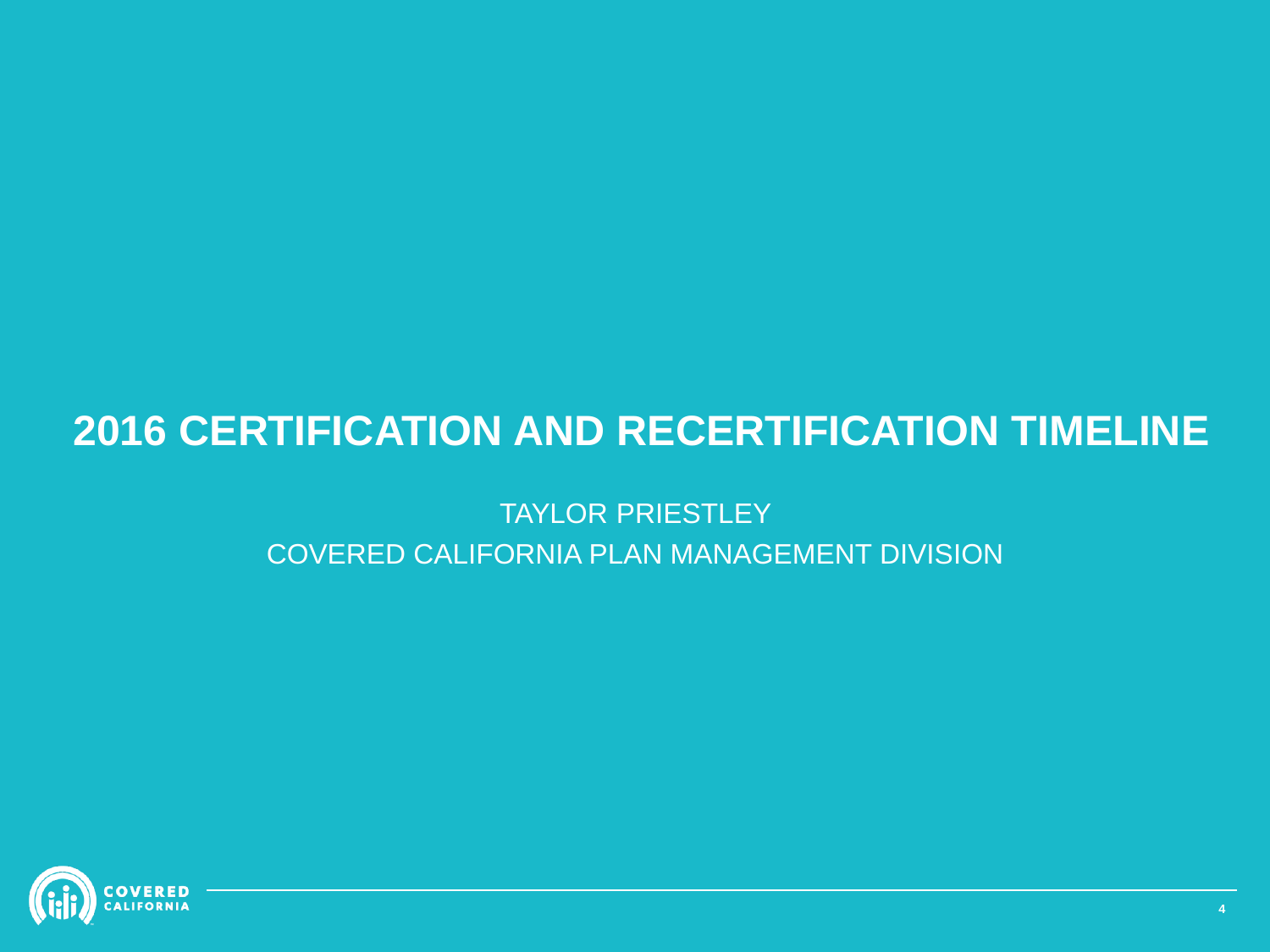# **2016 Certification and Recertification**

#### **Proposed Recertification/Certification Timeline for Plan Year 2016 – INDIVIDUAL & SHOP**

| <b>ACTIVITY</b>                                                                                                                                                                                                                           | PLAN YEAR 2016 DATE             |
|-------------------------------------------------------------------------------------------------------------------------------------------------------------------------------------------------------------------------------------------|---------------------------------|
| Stakeholder review of policy and draft certification and recertification applications and approach                                                                                                                                        | DECEMBER 2014 - JANUARY<br>2015 |
| December Board meeting:<br>Board reviews draft certification and recertification policies and applications<br>Board reviews proposed 2016 Standard Benefit Plan Designs                                                                   | <b>DECEMBER 15, 2014</b>        |
| January Board meeting:<br>Board adopts QHP certification and recertification regulations, including applications<br>Board adopts 2016 Standard Benefit Plan Designs                                                                       | <b>JANUARY 15, 2015</b>         |
| Post regulations and final QHP Recertification Application and final QHP New Entrant Application on Covered<br>California website (following OAL approval)                                                                                | <b>FEBRUARY 2015</b>            |
| Release Notice of Intent instructions                                                                                                                                                                                                     | FEBRUARY 2, 2015                |
| Applicant Notices of Intent due to Covered California                                                                                                                                                                                     | <b>FEBRUARY 16, 2015</b>        |
| Applicant Training for application submission                                                                                                                                                                                             | <b>FEBRUARY 2015</b>            |
| <b>March Board Meeting:</b><br>Board adopts QDP recertification regulations, including QDP Recertification Application<br>Board adopts 2015-16 SHOP Plans regulations<br>Board adopts modifications to 2016 Standard Benefit Plan Designs | <b>MARCH 5, 2015</b>            |
| Post regulations and final QDP Recertification Application on Covered California website (following OAL approval)                                                                                                                         | <b>MARCH 2015</b>               |
| Applications due: New Entrant QHPs and Recertifying QHPs and QDPs<br>Proposed rates due (Individual QHP effective 1/1/2016 & SHOP QHP effective 10/1/2015)<br>Networks due<br>SERFF Templates (5) & Supporting documentation due          | MAY 1, 2015                     |
| Evaluation of New Entrant QHPs and Recertifying QHPs and QDP Applications and data (rates, networks, quality,<br>contract compliance, reporting, analytics, enrollment)                                                                   | <b>MAY - JUNE 2015</b>          |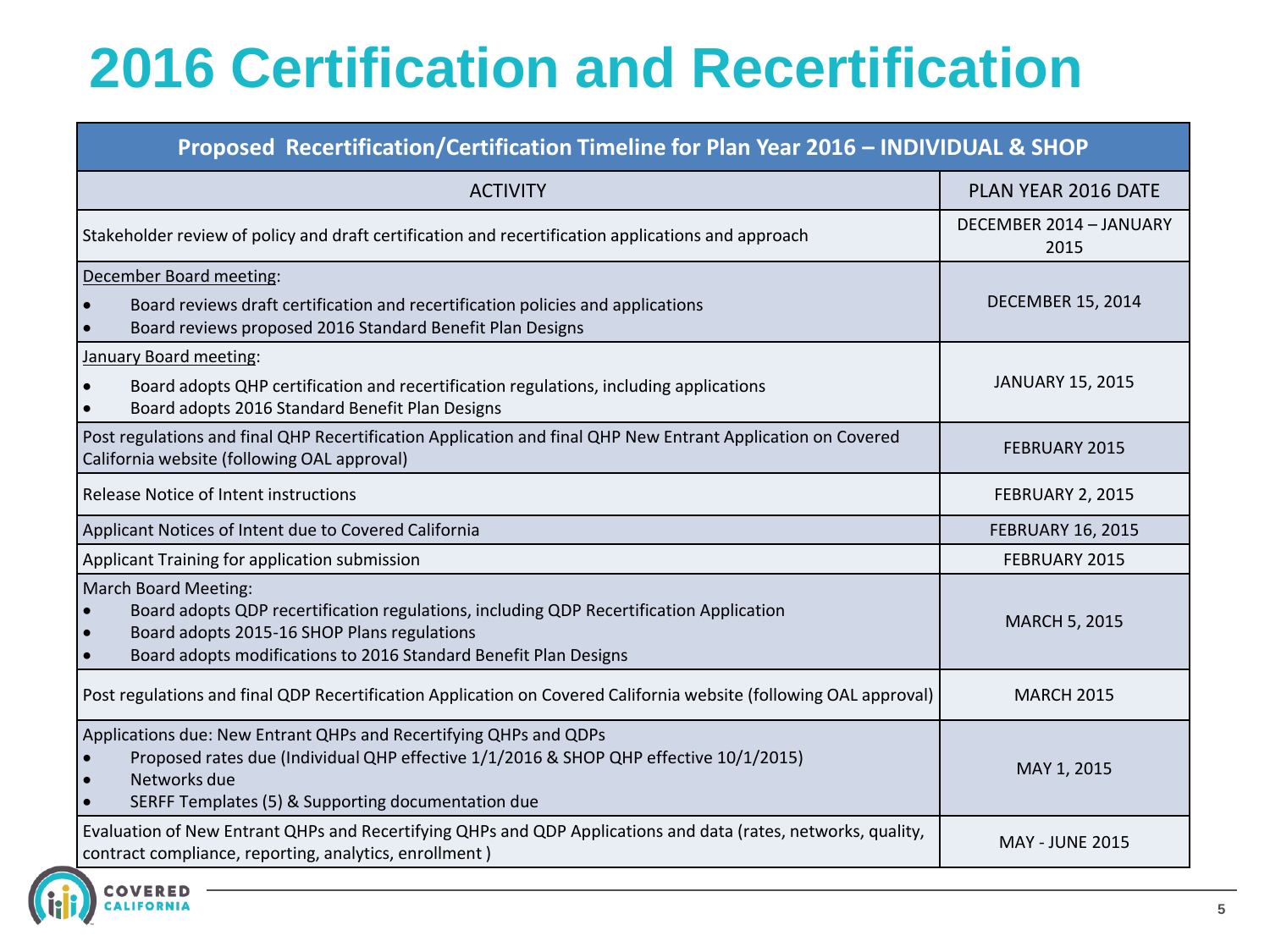# **2016 Certification and Recertification**

| Proposed Recertification/Certification Timeline for Plan Year 2016 - INDIVIDUAL & SHOP                                              |                                     |  |  |  |  |
|-------------------------------------------------------------------------------------------------------------------------------------|-------------------------------------|--|--|--|--|
| <b>ACTIVITY</b>                                                                                                                     | PLAN YEAR 2016 DATE                 |  |  |  |  |
| Regulatory Review (non-rate)                                                                                                        | Anticipated MAY - SEPTEMBER<br>2015 |  |  |  |  |
| Recertifying QHP Optional 4 <sup>th</sup> Quarter SHOP Rate Updates Due                                                             | <b>JUNE 1, 2015</b>                 |  |  |  |  |
| <b>QHP/QDP Negotiations</b>                                                                                                         | <b>JUNE 2015</b>                    |  |  |  |  |
| Evaluation of SHOP QHP Alternate Benefit Designs                                                                                    | <b>MAY-JUNE 2015</b>                |  |  |  |  |
| Contingent QHP & QDP Recertification and New Entrant Certification complete (subject to regulatory review)<br>& Public Announcement | <b>JULY 2015</b>                    |  |  |  |  |
| SHOP QHP Rates effective 1/1/2016 due                                                                                               | <b>AUGUST 3, 2015</b>               |  |  |  |  |
| CalHEERS Load and Test QHP/QDP Plan Data                                                                                            | <b>JUNE - SEPTEMBER 2015</b>        |  |  |  |  |
| Regulatory Rate Review - Individual QHP                                                                                             | <b>AUGUST &amp; SEPTEMBER 2015</b>  |  |  |  |  |
| Final QHP/QDP Certification                                                                                                         | SEPTEMBER 2015                      |  |  |  |  |
| <b>QHP/QDP Contract Execution</b>                                                                                                   | SEPTEMBER 2015                      |  |  |  |  |
| Open Enrollment Period for 2016 Plan Year begins                                                                                    | <b>OCTOBER 1, 2015</b>              |  |  |  |  |
| SHOP QHP Rates filed with Regulators                                                                                                | <b>TBD</b>                          |  |  |  |  |

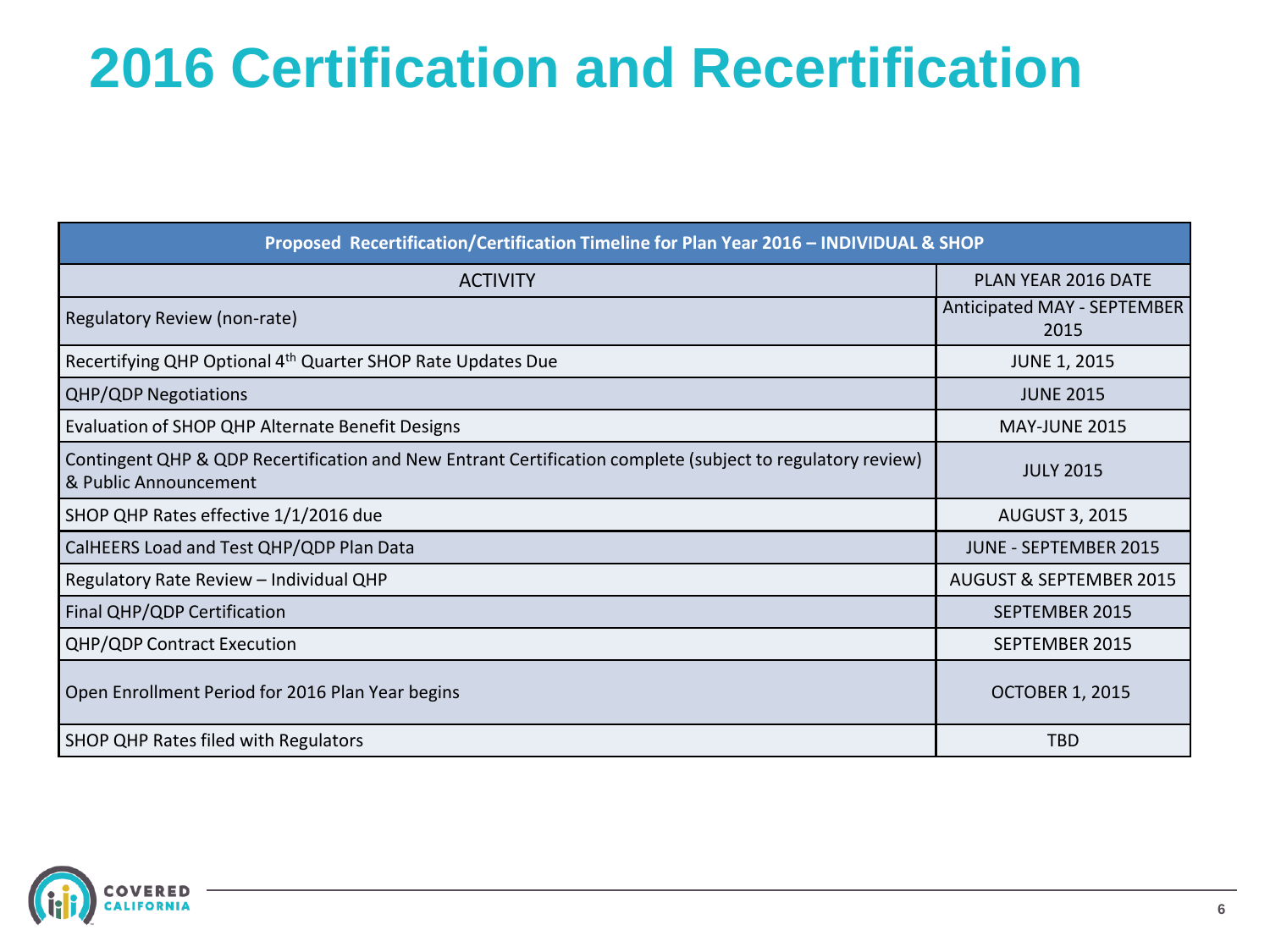## **SPECIAL ENROLLMENT POPULATION**

JAMES DEBENEDETTI, DEPUTY DIRECTOR, COVERED CALIFORNIA PLAN MANAGEMENT DIVISION

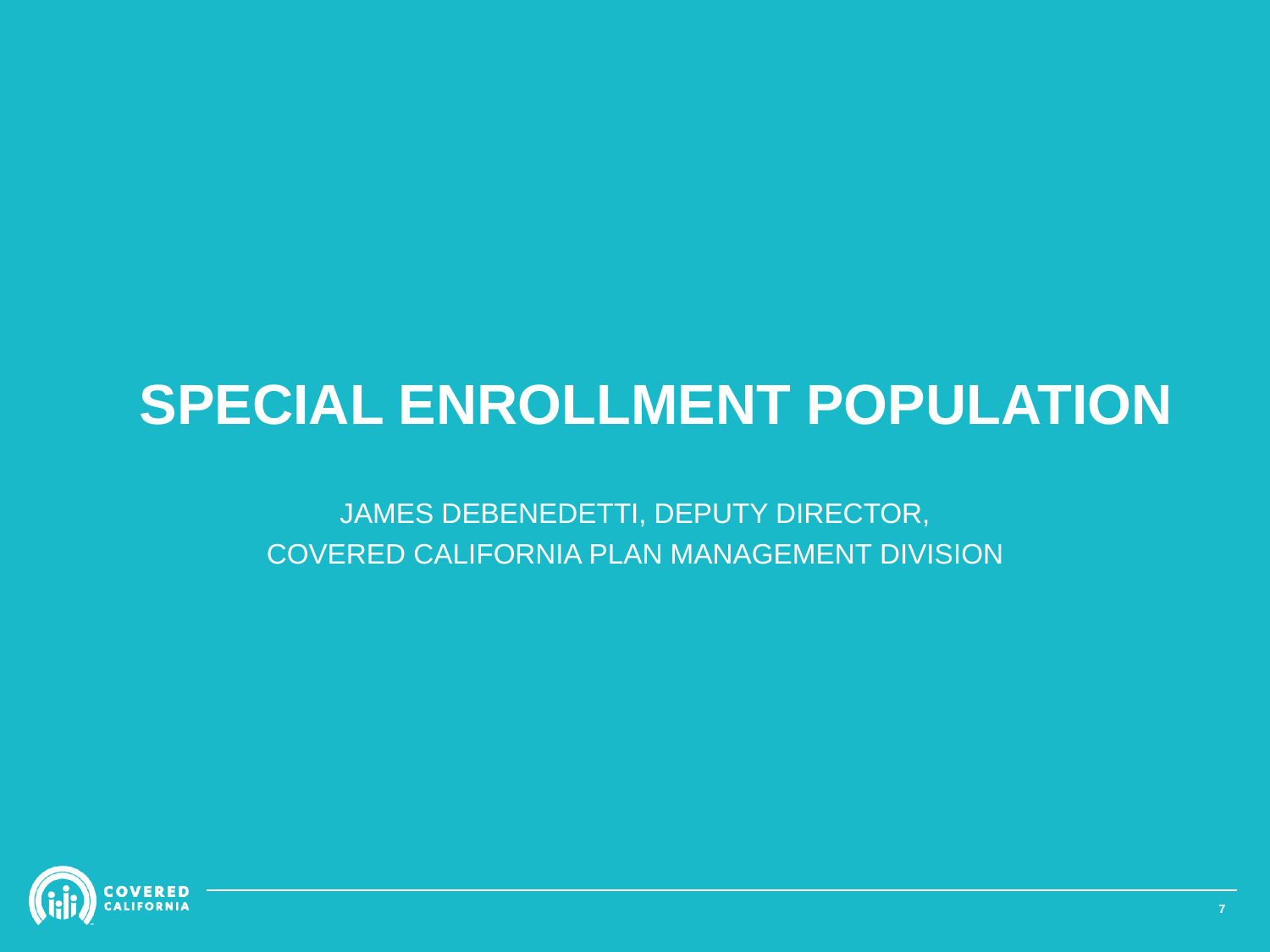## **Special Enrollment: Comparison with Other States**

### **Comparison of SEP Policy among the Federal and State-Based Exchanges**

| <b>FBE &amp; SBEs</b> | <b>SEP Requirements</b>                                | SEP as % of Total<br>Enrollment |
|-----------------------|--------------------------------------------------------|---------------------------------|
| <b>California</b>     | Attestation                                            | 2%                              |
| Colorado              | Attestation                                            | 10%                             |
| Washington            | Documentation                                          | 10.73%                          |
| Federal               | Attestation                                            | Not Available                   |
| Connecticut           | <b>Attestation</b>                                     | Not Available                   |
| District of Columbia  | Attestation                                            | Not Available                   |
| Hawaii                | <b>Attestation &amp; Documentation</b><br>(birth only) | Not Available                   |
| Kentucky              | Attestation                                            | Not Available                   |
| Maryland              | <b>Attestation</b>                                     | Not Available                   |
| Massachusetts         | Attestation                                            | Not Available                   |
| Minnesota             | Documentation                                          | Not Available                   |
| New York              | Attestation                                            | Not Available                   |
| Rhode Island          | <b>Attestation</b>                                     | Not Available                   |

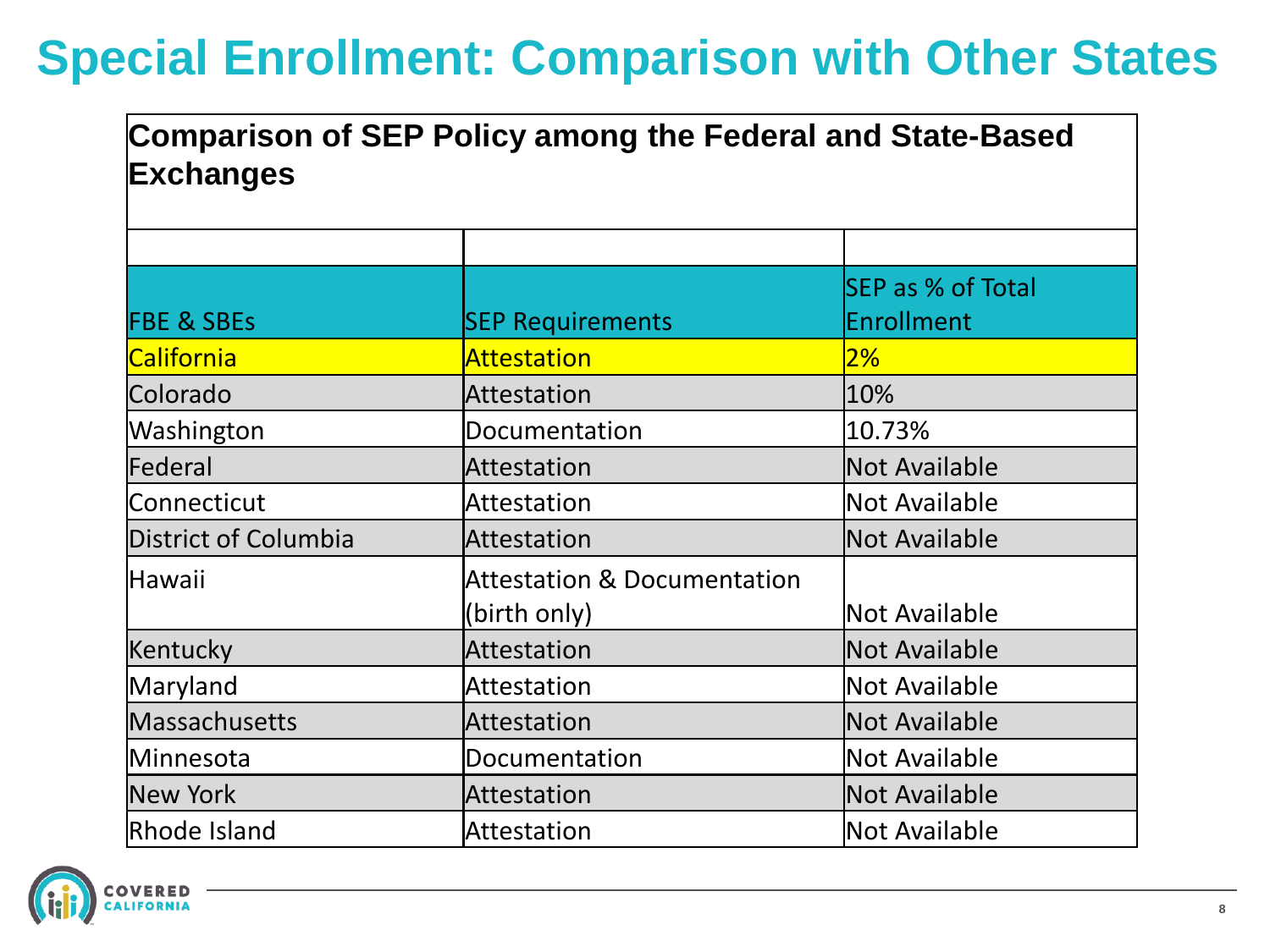### **Special Enrollment Population by Month as a Percentage of Total Enrollment**



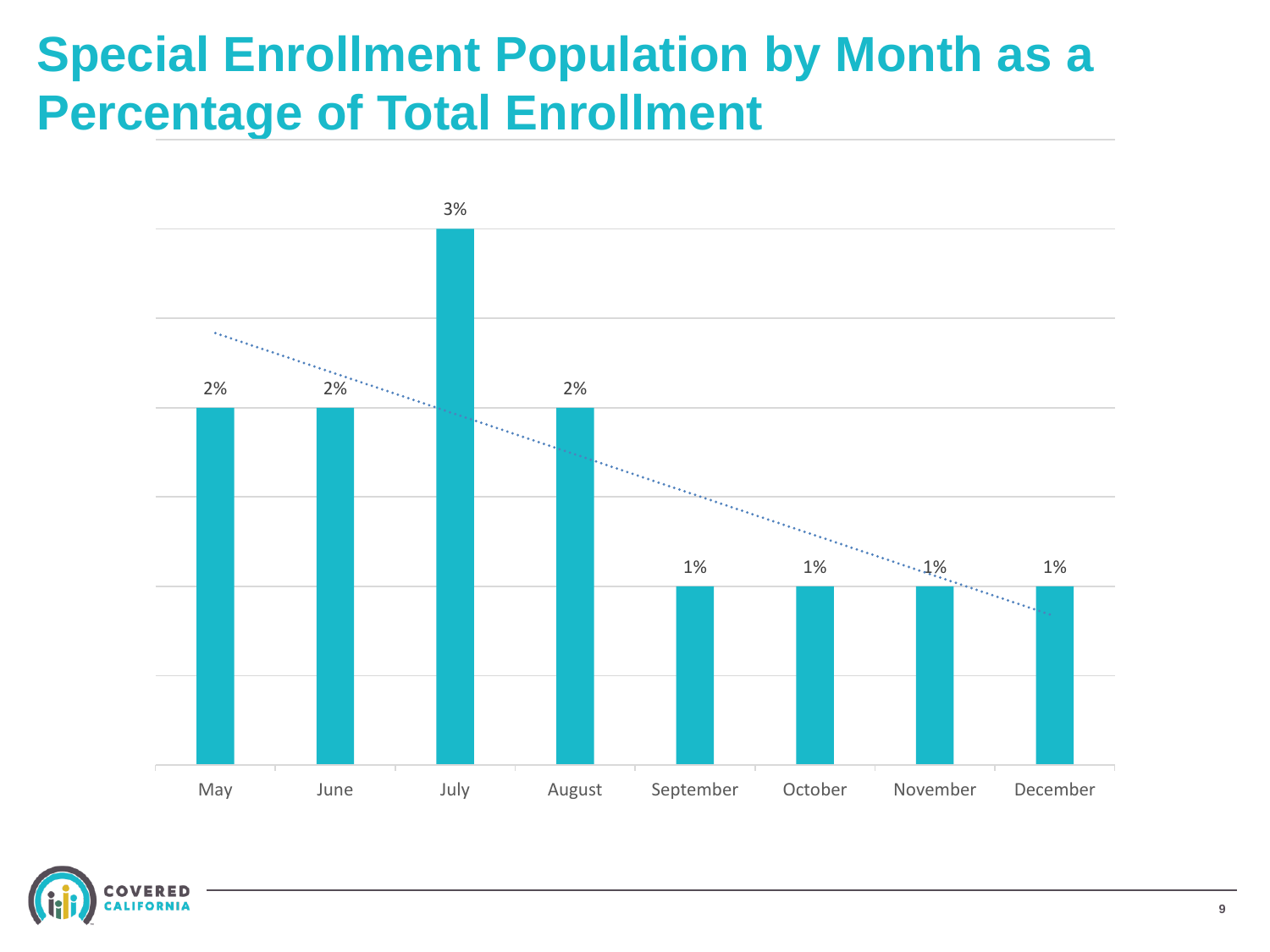## **Percent of Total Special Enrollment Population by Reason Category**



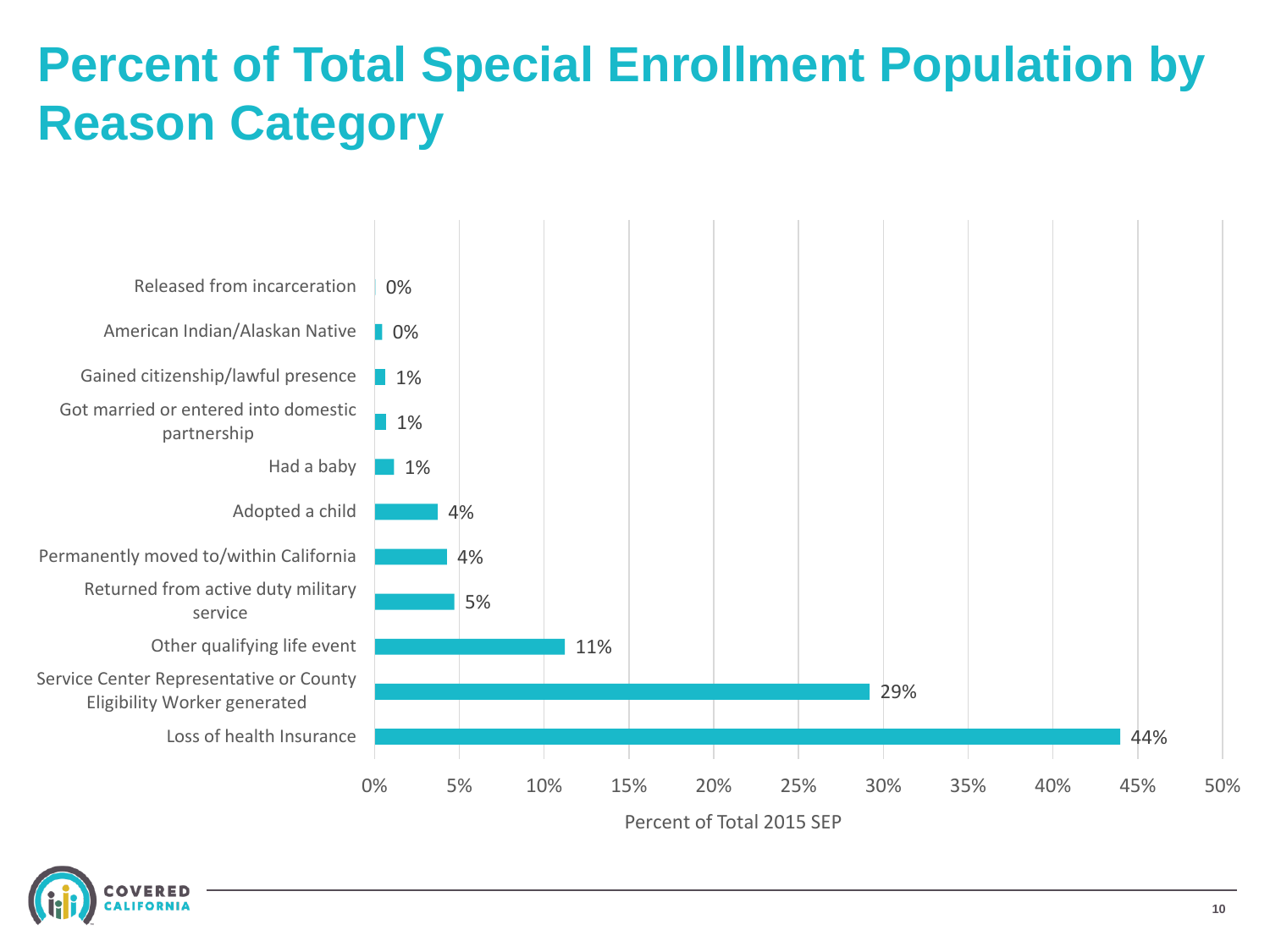## **Special Enrollment: Survey of QHP PMPM Data**

- Covered California surveyed our plan partners for average member costs for the Special Enrollment Population, and asked for a comparison against average member costs for their open enrollment population.
- For data that was available and appeared credible, there was less than a 5% difference in cost and/or utilization between the SEP and non-SEP populations.
- As a result, Covered California plans to continue with the attestation process from last year.

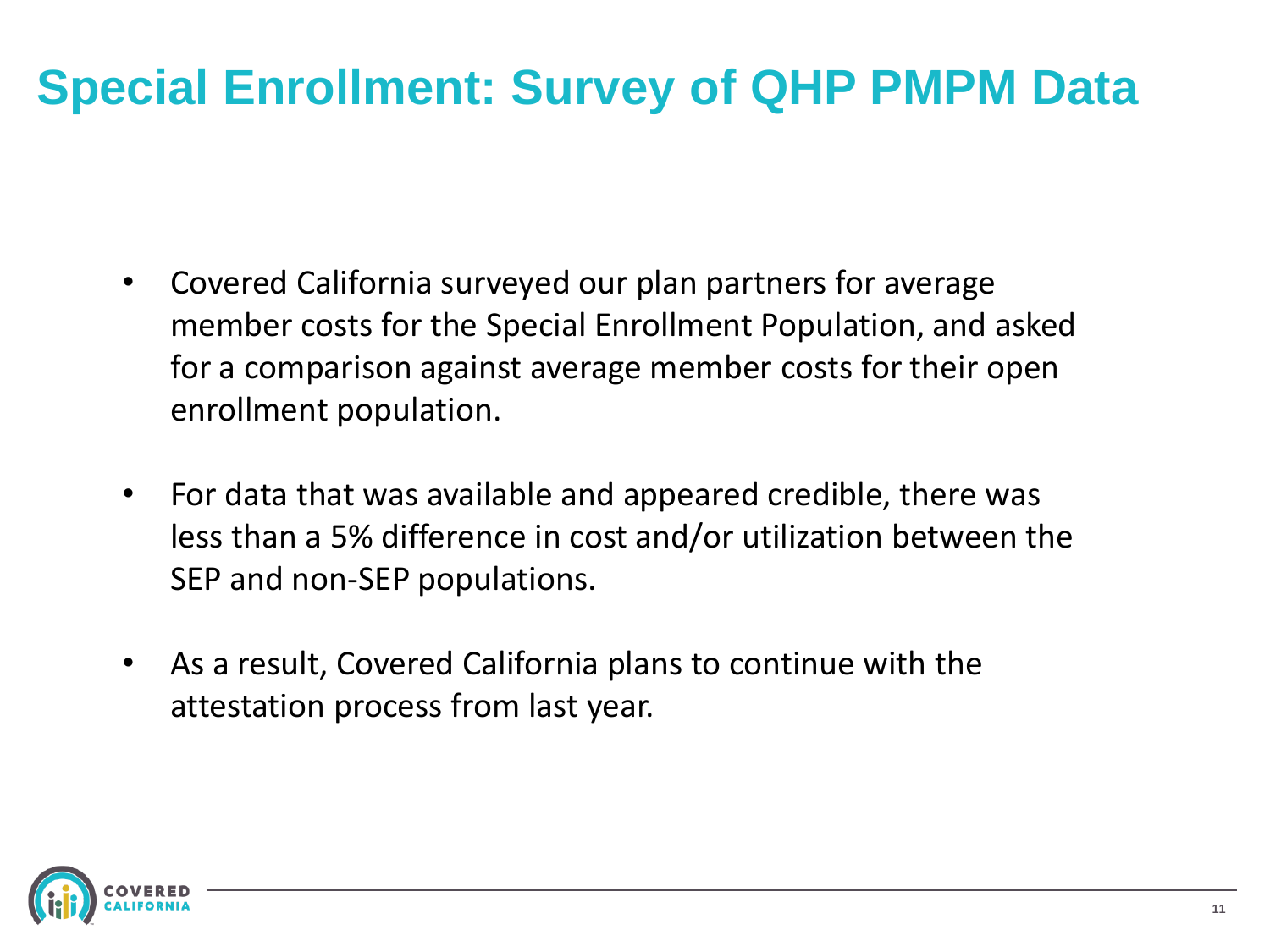## **SPECIALTY DRUG WORK GROUP UPDATE**

ANNE PRICE, DIRECTOR, COVERED CALIFORNIA PLAN MANAGEMENT DIVISION

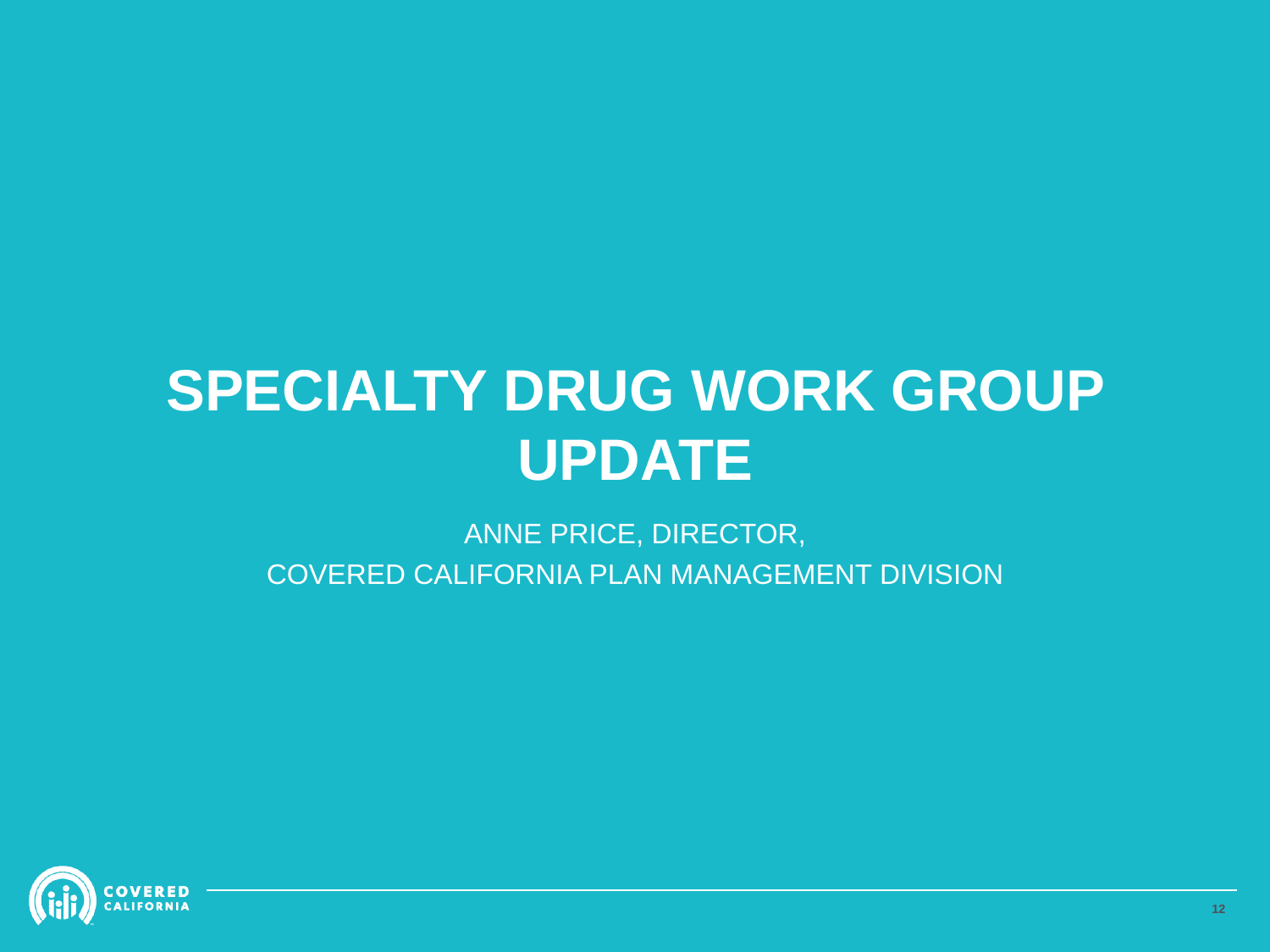## **Specialty Drug Work Group Purpose, Goal and Background**

**Work Group Purpose:** Assure that Covered California's contracted health plan formularies meet consumer needs with regards to their approach, transparency, access and cost-sharing

**Work Group Goal:** Provide input for potential changes to the 2016 pharmacy benefit that could be recommended to the board at the March 2015 board meeting. Changes to be considered would seek to promote stability, reasonable cost (premium and services), ease of administration and consumer understanding for Covered California members

#### **Timeline:**

| <b>QHP formulary</b><br>overview, group<br>goals and input | <b>Transparency</b><br><b>Discussion</b> | Regulatory<br><b>Discussion</b> | <b>Discussion of</b><br><b>Policy Options-</b><br>Part 1 | <b>Discussion of</b><br><b>Policy Options-</b><br>Part II and Wrap<br><b>Up</b> | <b>Board Meeting</b> |
|------------------------------------------------------------|------------------------------------------|---------------------------------|----------------------------------------------------------|---------------------------------------------------------------------------------|----------------------|
| 1/30/2015                                                  | 2/6/2015                                 | 2/13/2015                       | 2/20/2015                                                | 2/27/2015                                                                       | 3/5/2015             |

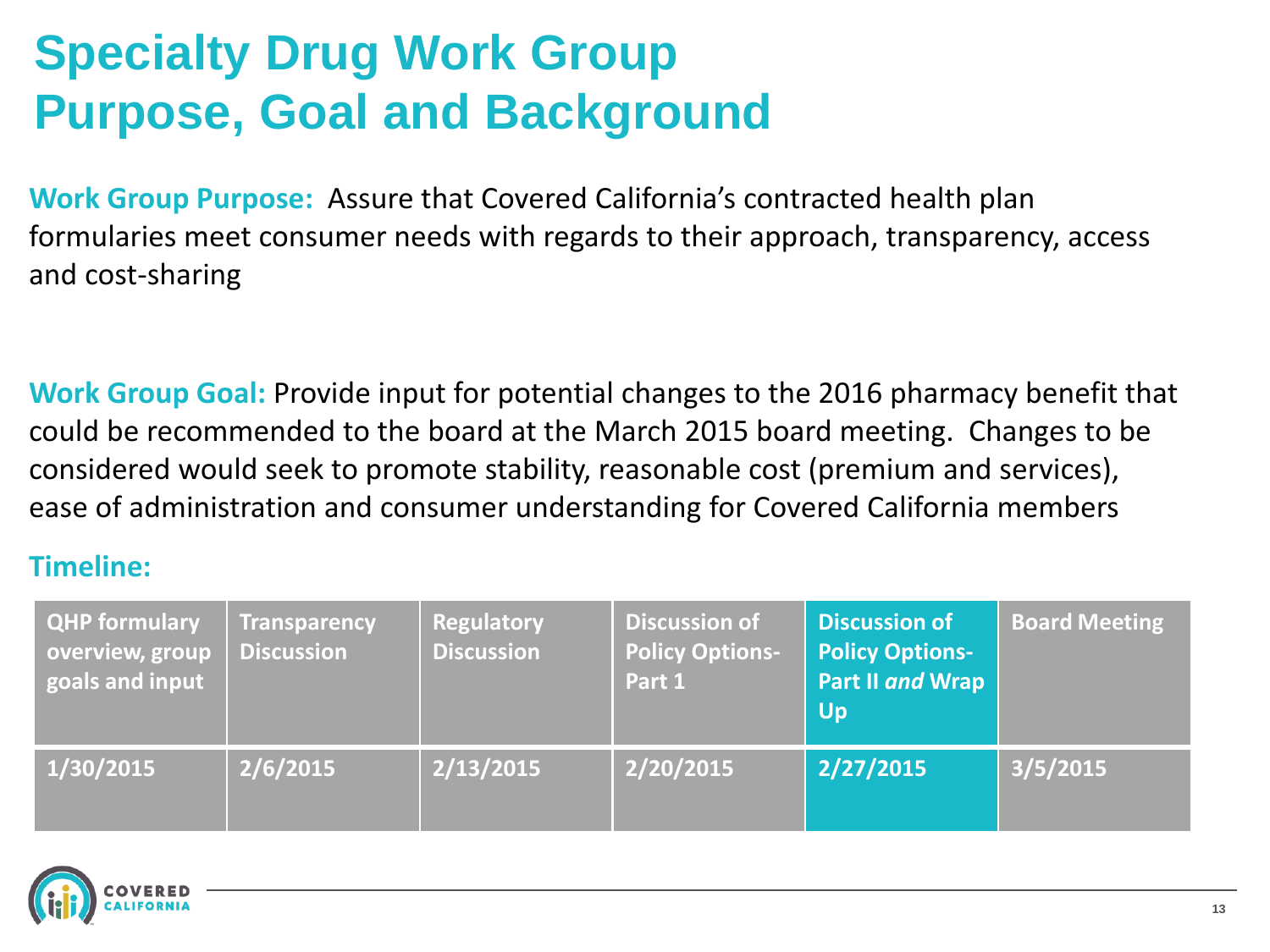### **Covered California's Principles for Action**

As part of its consideration of how to meet consumers' needs regarding specialty drug coverage and access, Covered California has solicited suggestions and proposals from health plans, advocates and others on how to best address specialty drug issues in 2016 and future years. The issue is multifaceted, involving many future unpredictable variables. Covered California believes that its decisions need to reflect the balancing of core principles:

- As with all benefits, specialty drug benefit designs should foster consumers getting the right care at the right time. Benefits should steer patients to the most appropriate and cost effective drugs and not result in undue financial barriers for a particular category of members.
- Policies for drugs treating those facing ongoing maintenance of chronic illnesses raise different issues from and need to reflect different strategies than for drugs that are episodic.
- Part of assuring overall affordability of premiums requires that health plans be able to maximize savings and control drug costs through preferred formulary tier placement and costsharing as part of their negotiations with manufacturers.
- Given the complexity and importance of this area, Covered California should take measured, incremental steps informed by data, regulatory and other factors as we learn about potential impacts on consumers and the near and long-term impact to premiums.

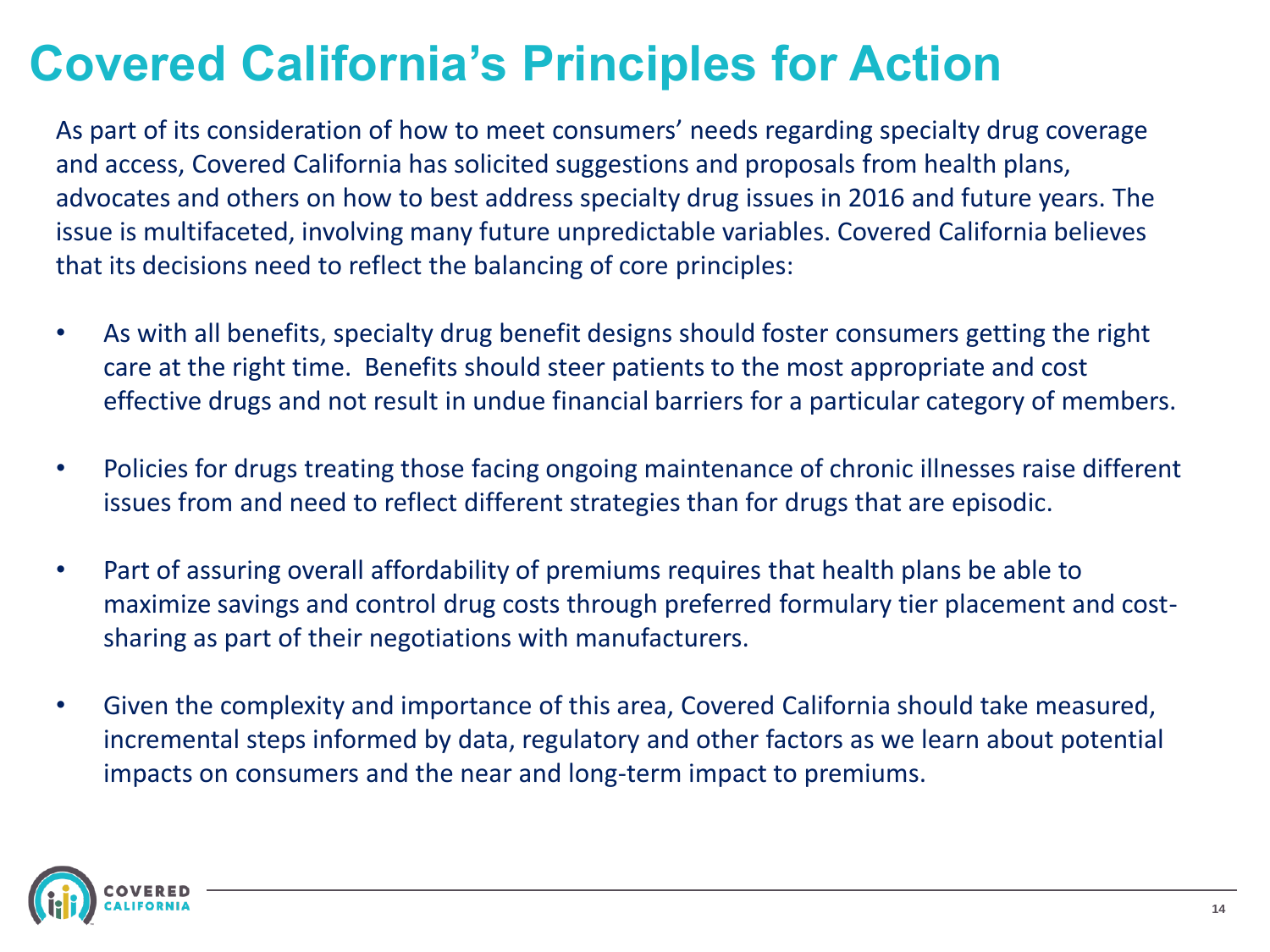# **CONSUMER EDUCATION: COST SHARING REDUCTION (CSR) POPULATION**

NGAN TRAN & LINDSAY PETERSEN COVERED CALIFORNIA PLAN MANAGEMENT DIVISION

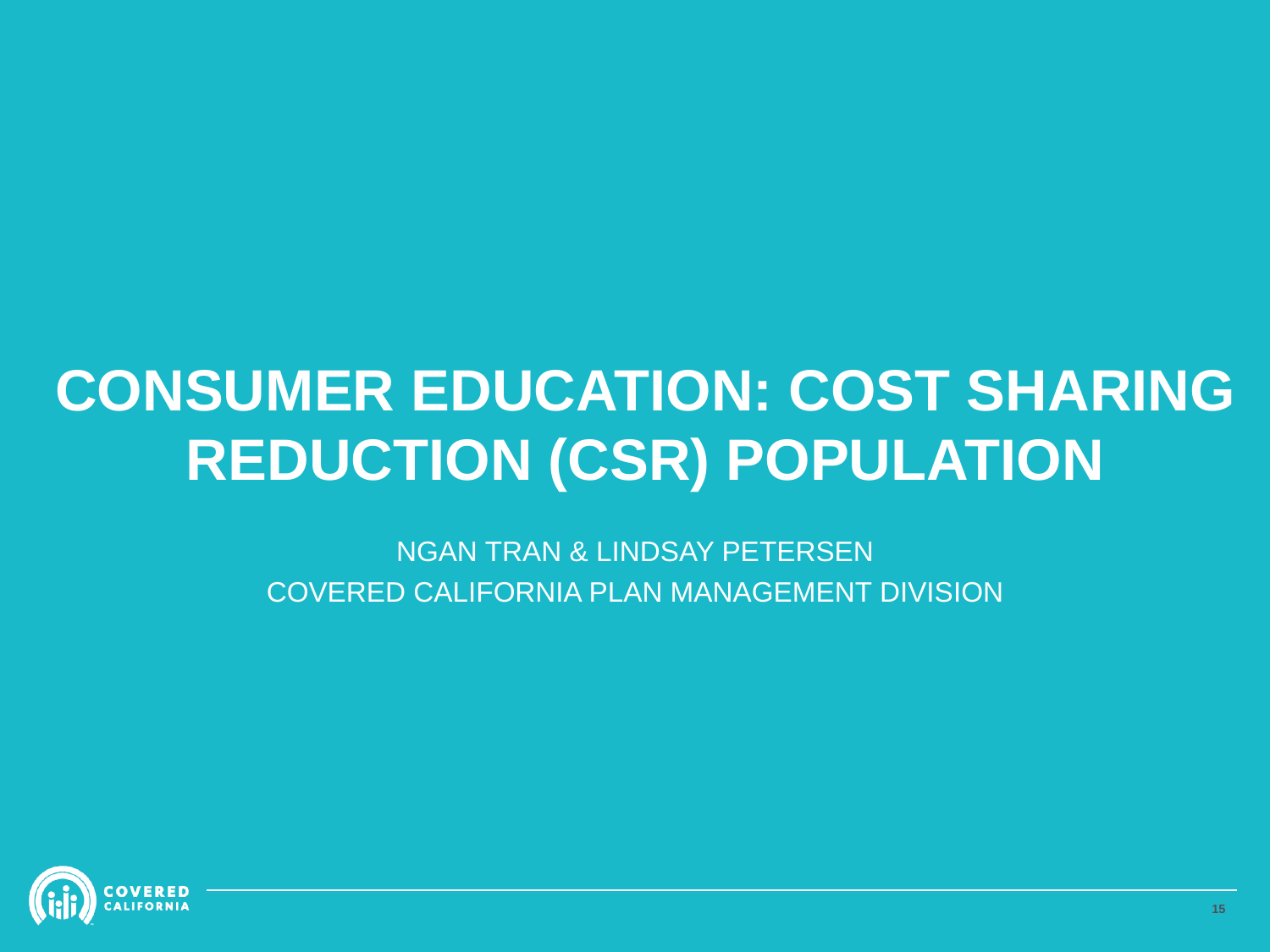## **CSR Population Choice in 2014 and 2015**

| <b>Percent of 2014 Plan Selection by Cost Sharing Reduction Eligibility</b> |                        |                        |                        |  |  |  |
|-----------------------------------------------------------------------------|------------------------|------------------------|------------------------|--|--|--|
| <b>Plan Selection</b>                                                       | Eligible for Silver 94 | Eligible for Silver 87 | Eligible for Silver 73 |  |  |  |
| <b>Enhanced Silver</b>                                                      | $ 90\%$                | 79%                    | 56%                    |  |  |  |
| Catastrophic                                                                | $ 0\%$                 | $10\%$                 | $10\%$                 |  |  |  |
| <b>Bronze</b>                                                               | 7%                     | 16%                    | 31%                    |  |  |  |
| Gold                                                                        | 1%                     | 2%                     | 7%                     |  |  |  |
| Platinum                                                                    | 1%                     | 3%                     | 16%                    |  |  |  |

#### **Percent of 2015 Plan Selection by Cost-Sharing Reduction Eligibility**

| <b>Plan Selection</b>  | Eligible for Silver 94 | Eligible for Silver 87 | Eligible for Silver 73 |
|------------------------|------------------------|------------------------|------------------------|
| <b>Enhanced Silver</b> | 91%                    | 80%                    | 57%                    |
| Catastrophic           | $ 0\%$                 | 0%                     | 10%                    |
| <b>Bronze</b>          | 7%                     | 16%                    | 31%                    |
| Gold                   | 1%                     | 2%                     | 6%                     |
| Platinum               | 1%                     | 2%                     | 5%                     |

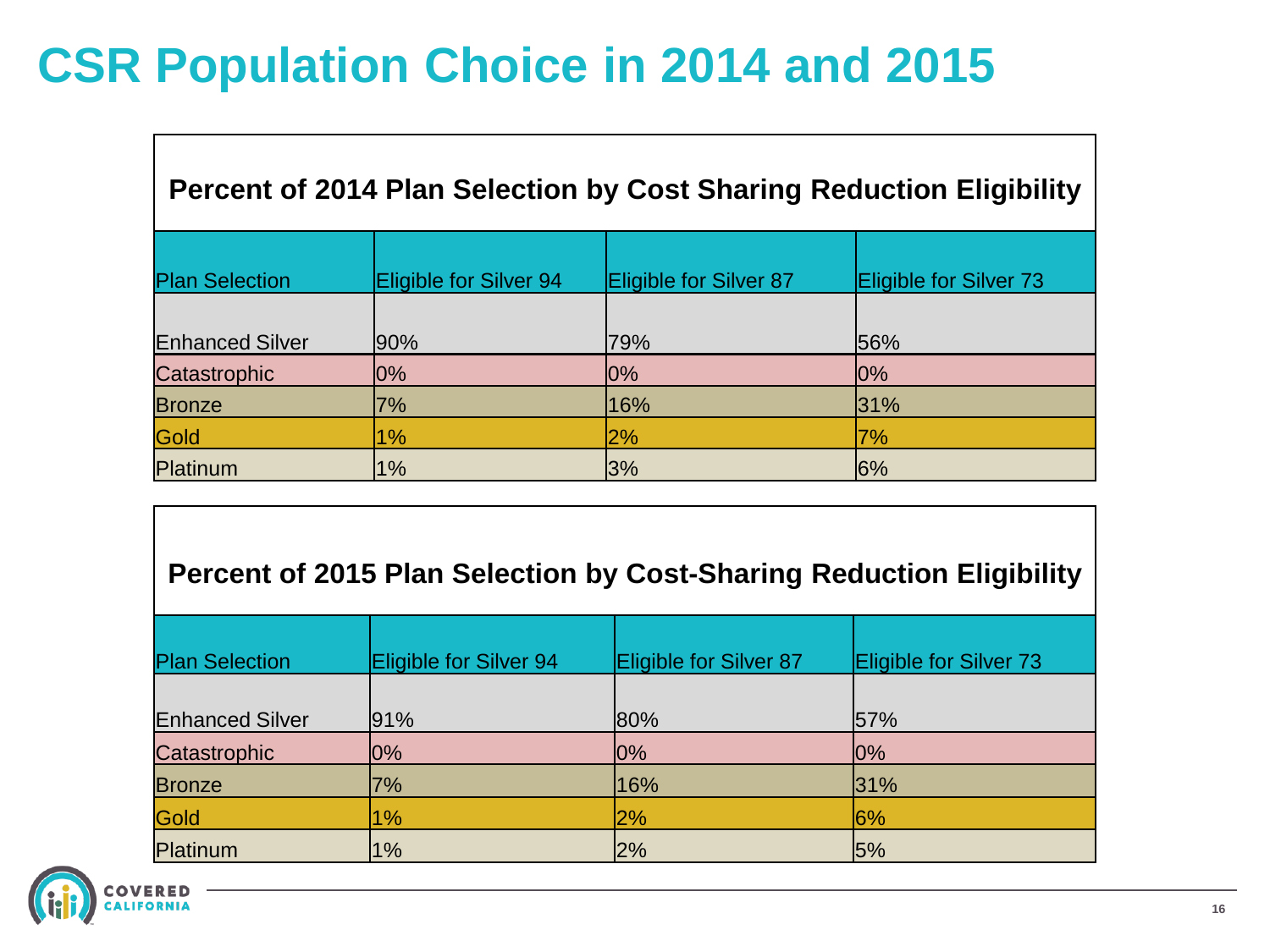## **Plan Selection by CSR Eligibility Level**



Cost Sharing Reductions Eligibility

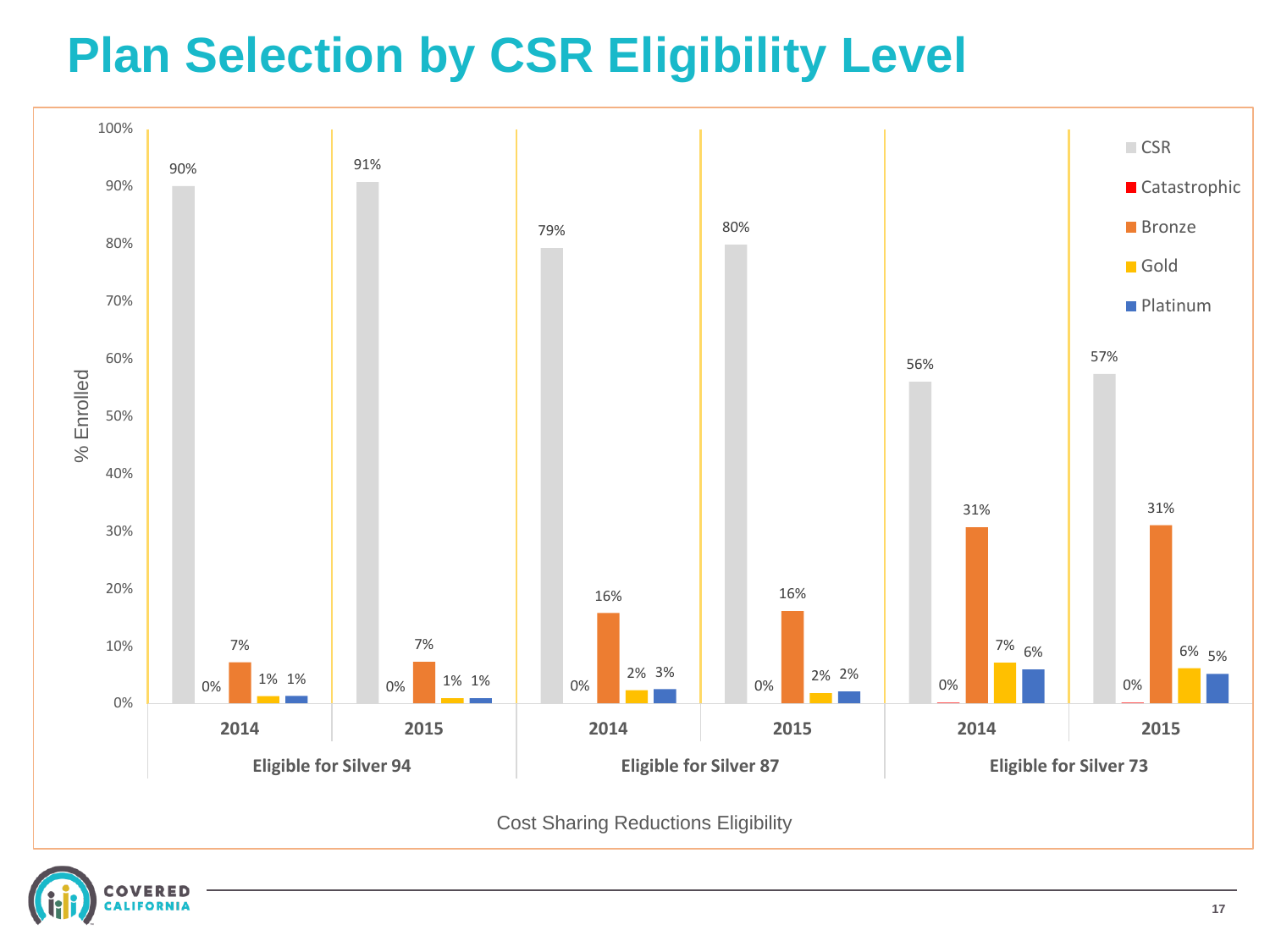## **CSR Population Choice Conclusions**

- A slightly higher percentage of CSR eligible members selected CSR plans in 2015.
- Bronze plan selection stays the same for all CSR eligibility levels.
- For Silver 73 plan eligible members, the percentage of members selecting a Gold and Platinum plan dropped by 1%
- For Silver 87 plan eligible members, the percentage of members selecting a Platinum plan dropped from 3% to 2%.
- Though changes are small, the direction is positive and we intend to build on this with more targeted efforts.

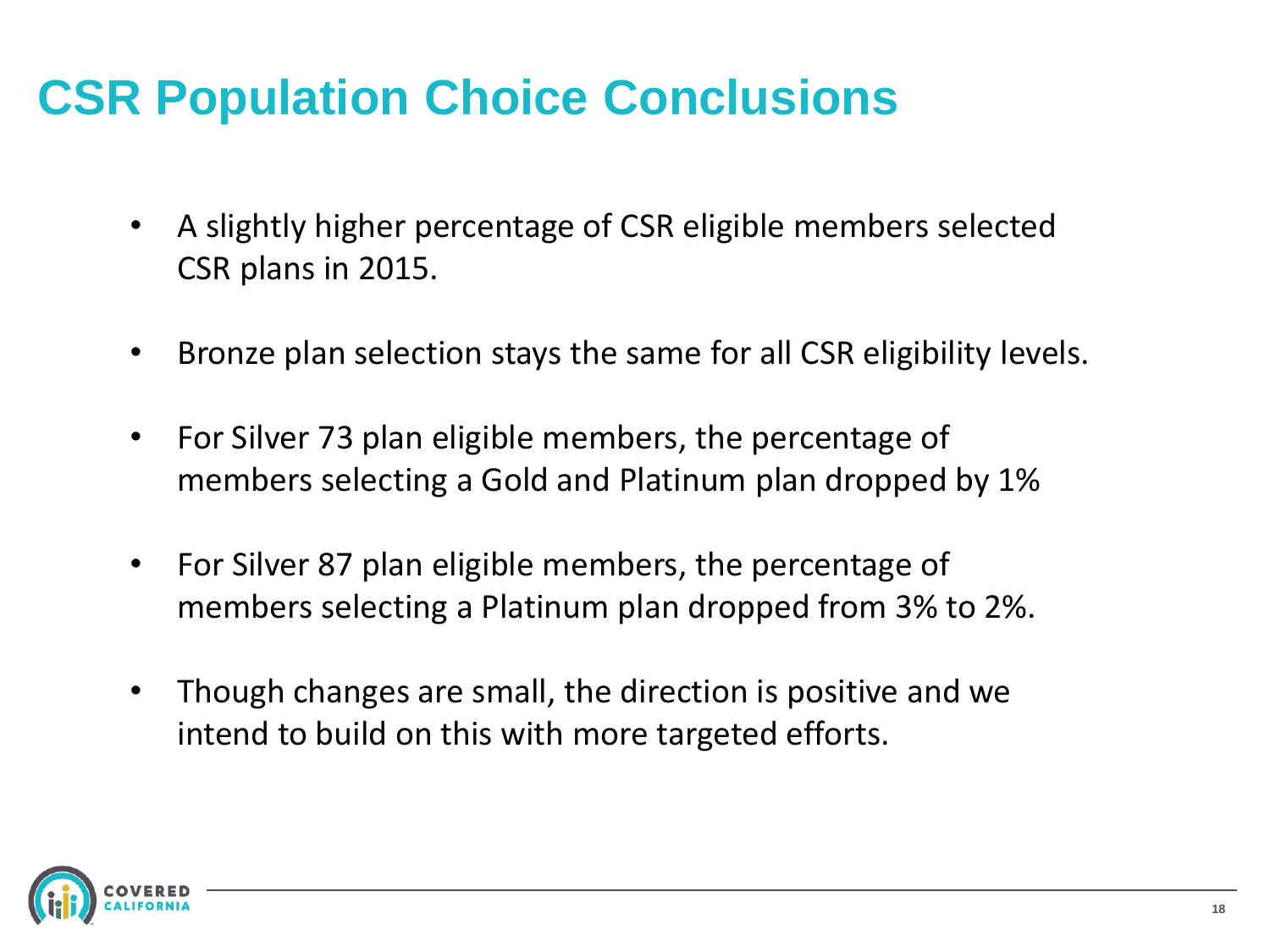### **Notices to CSR Eligibles in other Metal Tiers**

*During 2015 open enrollment, Covered California sent notices to our CSR eligible members who selected a non-CSR plan in 2014 to inform them that based on their income, they qualified for cost-sharing reductions. Below is sample language from the notice to the CSReligible Gold members:*

"You are receiving this notice because you are paying more each month towards your premium than you should be. You qualify for cost-sharing reductions and are not currently receiving them. To receive cost-sharing reductions you need to enroll in a Silver plan. It is very important for you to understand the cost-sharing reductions that are available to you. Cost-sharing reductions lower the bill you pay when you visit a doctor or hospital or fill your prescriptions. They also lower your deductible. (The deductible is the money you have to pay for health services each year before your insurance begins paying.)

Below is a chart that shows the Silver Plan with cost-sharing reductions you qualify for based on your income. The chart also shows the out-of-pocket costs the Gold plan you enrolled in. As you can see, the out-of-pocket costs for the silver plan you qualify for are much less than the out-of-pocket costs you're receiving with your Gold plan. Also, generally a silver plan has less expensive monthly premiums than a Gold plan. Covered California wants to ensure you choose the health plan and level of coverage that best meets your health needs and budget. During the renewal period which begins in October, we'd like to encourage you to take advantage of the cost-sharing reductions you qualify for and switch to a Silver plan. You can look at your options by logging into your CoveredCA.com account.

#### **Questions?**

Visit us online at CoveredCA.com and click "renew". If you enrolled with a Certified Insurance Agent or Enrollment Counselor, you may contact them for assistance. You may also call the Service Center Monday – Friday 8 a.m. – 6 p.m. and Saturdays 8 a.m. – 5 p.m. at (800) 300-1506 or (888) 889-4500 (888TTY-4500)."

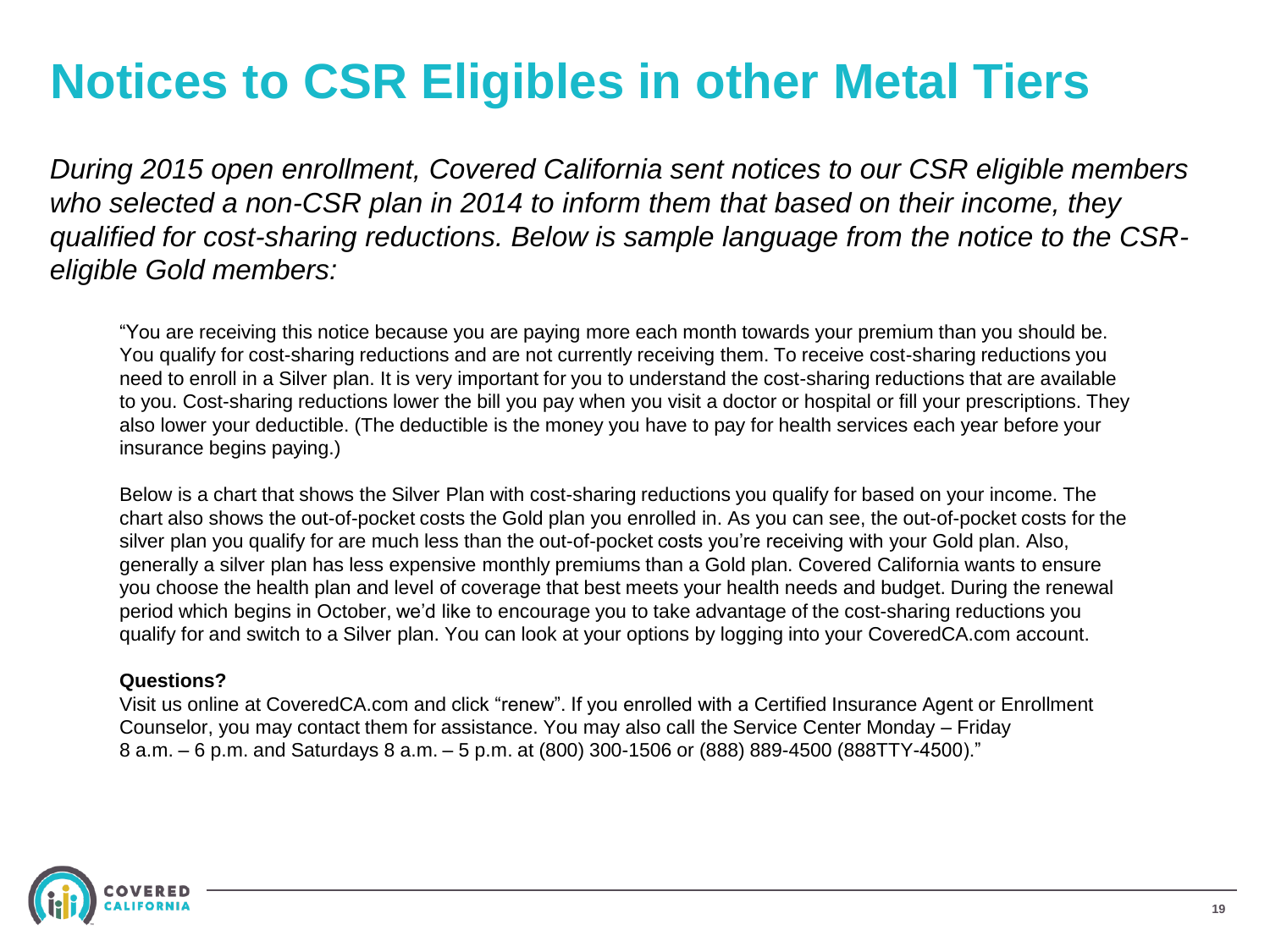## **Notices to CSR Eligibles in other Metal Tiers**

*During 2015 open enrollment, Covered California sent notices to our CSR eligible members who selected a non-CSR plan in 2014 to inform them that based on their income, they qualified for cost-sharing reductions. Below is a sample table from these notices to the Bronze population:*

| <b>MINIMUM COVERAGE / BRONZE VS. ENHANCED SILVER</b>        |                                                                                                                       |                                           |                                              |                                              |                                      |  |
|-------------------------------------------------------------|-----------------------------------------------------------------------------------------------------------------------|-------------------------------------------|----------------------------------------------|----------------------------------------------|--------------------------------------|--|
| <b>Coverage Category</b>                                    | <b>Minimum Coverage</b>                                                                                               | <b>Bronze</b>                             | <b>Enhanced Silver 73</b>                    | <b>Enhanced Silver 87</b>                    | <b>Enhanced Silver 94</b>            |  |
| Percent of cost coverage                                    | Covers 0% until de-<br>ductible is met                                                                                | Covers 60% average<br>annual cost         | Covers 73% average<br>annual cost            | Covers 87% average<br>annual cost            | Covers 94% average<br>annual cost    |  |
| <b>Cost-sharing Reduction</b><br><b>Single Income Range</b> | N/A                                                                                                                   | N/A                                       | \$22,981 to \$28,725<br>(>200% to ≤250% FPL) | \$17,236 to \$22,980<br>(>150% to ≤200% FPL) | up to \$17,235<br>(≤150% FPL)        |  |
| Annual Wellness Exam                                        | \$0                                                                                                                   | \$0                                       | \$0                                          | \$0                                          | \$0                                  |  |
| Primary Care Vist                                           | after first 3 non-<br>preventive visits.<br>pay negotiated<br>carrier rate per<br>instance until<br>deductible is met | \$60 for first 3<br>non-preventive visits | \$40                                         | \$15                                         | \$3                                  |  |
| Specialist Visit                                            | pay negotiated<br>carrier rate per<br>service until<br>deductible is met                                              | \$70                                      | \$50                                         | \$20                                         | \$5                                  |  |
| Laboratory Tests                                            |                                                                                                                       | $30*$                                     | \$40                                         | \$15                                         | \$3                                  |  |
| X-Rays and Diagnostics                                      |                                                                                                                       | $30*$                                     | \$50                                         | \$20                                         | \$5                                  |  |
| Imaging                                                     |                                                                                                                       | $30*$                                     | $20*$                                        | 15%                                          | $10*$                                |  |
| Generic Drugs                                               |                                                                                                                       | \$15 or less                              | \$15 or less                                 | \$5                                          | \$3                                  |  |
| Annual Out-of-Pocket<br>Maximum Individual<br>and Family    | \$6,600<br>individual only                                                                                            | \$6,250 individual<br>\$12,500 family     | \$5,200 individual<br>\$10,400 family        | \$2,250 individual<br>\$4,500 family         | \$2,250 individual<br>\$4,500 family |  |

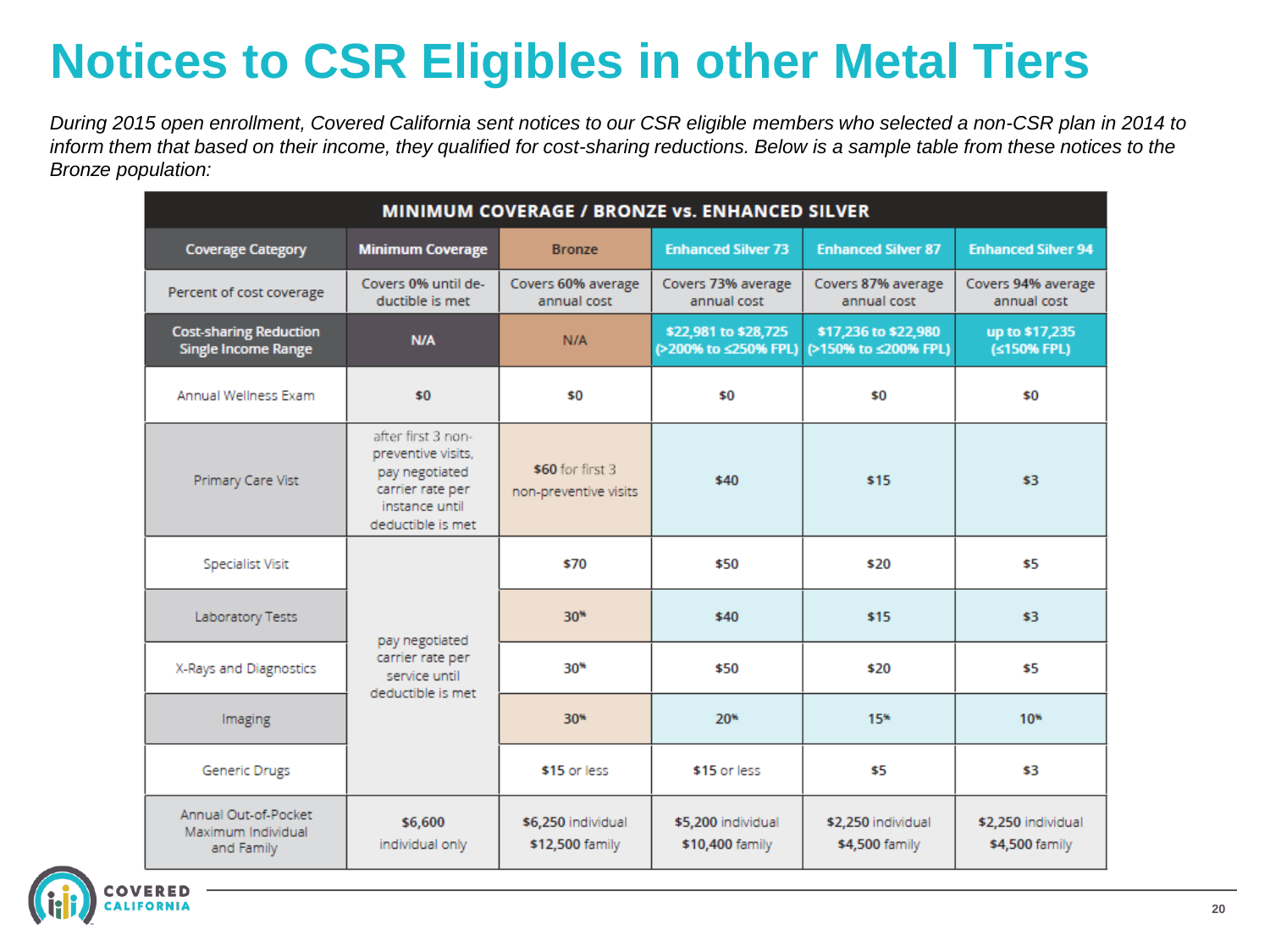## **Notices to CSR Eligibles in other Metal Tiers**

*During 2015 open enrollment, Covered California sent notices to our CSR eligible members who selected a non-CSR plan in 2014 to inform them that based on their income, they qualified for cost-sharing reductions. Below is a sample table from a notice to the Gold and Platinum populations:*

| <b>GOLD/PLATINUM vs. ENHANCED SILVER</b>                    |                                              |                                              |                                      |                                       |                                      |  |
|-------------------------------------------------------------|----------------------------------------------|----------------------------------------------|--------------------------------------|---------------------------------------|--------------------------------------|--|
| <b>Coverage Category</b>                                    | <b>Enhanced Silver 73</b>                    | <b>Enhanced Silver 87</b>                    | <b>Enhanced Silver 94</b>            | Gold                                  | <b>Platinum</b>                      |  |
| Percent of cost coverage                                    | Covers 73% average<br>annual cost            | Covers 87% average<br>annual cost            | Covers 94% average<br>annual cost    | Covers 80% average<br>annual cost     | Covers 90% average<br>annual cost    |  |
| <b>Cost-sharing Reduction</b><br><b>Single Income Range</b> | \$22,981 to \$28,725<br>(>200% to ≤250% FPL) | \$17,236 to \$22,980<br>(>150% to ≤200% FPL) | up to \$17,235<br>(≤150% FPL)        | N/A                                   | N/A                                  |  |
| Annual Wellness Exam                                        | \$0                                          | \$0                                          | \$0                                  | \$0                                   | \$0                                  |  |
| Primary Care Vist                                           | \$40                                         | \$15                                         | \$3                                  | \$30                                  | \$20                                 |  |
| Specialist Visit                                            | \$50                                         | \$20                                         | \$5                                  | \$50                                  | \$40                                 |  |
| Laboratory Tests                                            | \$40                                         | \$15                                         | \$3                                  | \$30                                  | \$20                                 |  |
| X-Rays and Diagnostics                                      | \$50                                         | \$20                                         | \$5                                  | \$50                                  | \$40                                 |  |
| Imaging                                                     | $20*$                                        | 15*                                          | $10*$                                | $20*$                                 | $10*$                                |  |
| Generic Drugs                                               | \$15 or less                                 | \$5                                          | \$3                                  | \$15 or less                          | \$5 or less                          |  |
| Annual Out-of-Pocket<br>Maximum<br>Individual and Family    | \$5,200 individual<br>\$10,400 family        | \$2,250 individual<br>\$4,500 family         | \$2,250 individual<br>\$4,500 family | \$6,250 individual<br>\$12,500 family | \$4,000 individual<br>\$8,000 family |  |



**21**